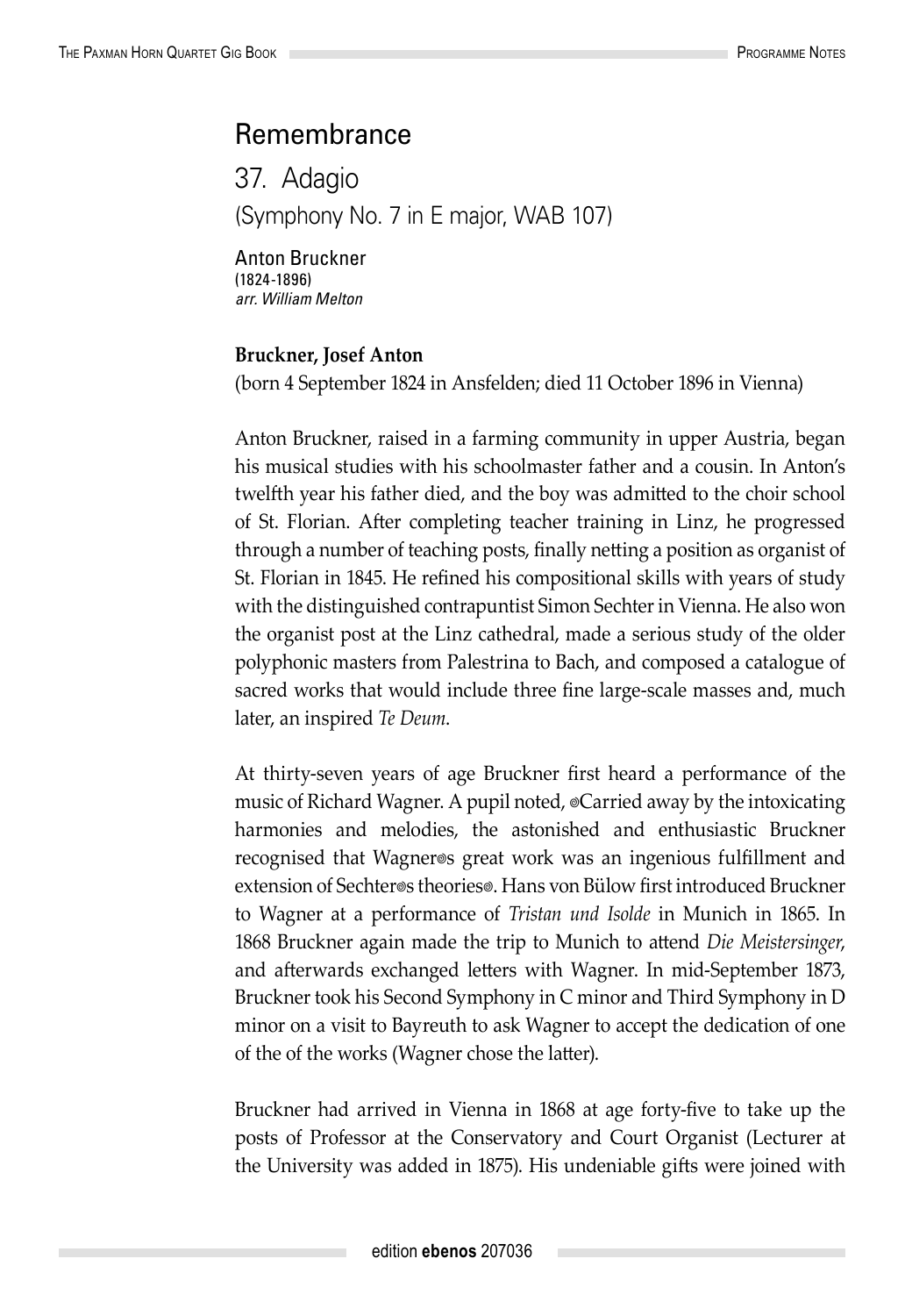such a naïve personality and an intense piety that fashionable Vienna had difficulties taking him seriously. The Philharmonic musicians were unenthusiastic about his monumental symphonies (each of which was 'a cathedral in sound' according to Robert Simpson) that juxtaposed sprawling Gothic outer movements with zen-like Adagios, demonic Scherzi and bucolic Trios. During the Bruckner-led premiere of his Third Symphony, masses exited the hall after each movement, leaving it almost empty at the end. In addition, Bruckner's openly-declared admiration for the music of Wagner had made an adversary of the influential *Neue Freie Presse* critic Eduard Hanslick, who championed Johannes Brahms. As late as 1876 Bruckner complained, 'Thus have I have lived in Vienna since 1868, heartily regretting ever having moved here, because support, recognition, and means of subsistence have all been wanting'.

Still, his fame as an organist had grown with successful concerts in Paris and Nancy (1869), and London (performances at Royal Albert Hall and the Crystal Palace in 1871), and he was lionized by his vocal and partisan students. Incrementally, Bruckner's symphonies also began making themselves a niche — the arrival of Wagner's former apprentice Hans Richter as musical director in Vienna in 1875 had been a boost to the cause. Though the composer remained wary of Richter's close friendship with Brahms, Richter's premieres of Bruckner's Fourth and Eighth symphonies were popular if not critical successes. In Germany a growing number of conductors championed the symphonies, including Arthur Nikisch in Leipzig, Hermann Levi in Munich, and Jean Louis Nicodé in Dresden. Performances in Amsterdam and London, Boston and New York followed, though reception in the three latter cities was highly critical (and would remain so for decades, Baker's Dictionary still maintaining in 1919 that Bruckner's 'music seems, in general, lacking in inspiration and individuality').

As Bruckner's health failed him, Kaiser Franz Josef approved the composer's move to a custodian's lodge at the Belvedere Palace in July 1895. The first three movements of his Ninth Symphony in D minor were finished by the end of November of that year. When journalist Theodor Helm visited him, Bruckner went to the piano, played the last Wagner tuba passage in the third movement Adagio with shaking hands, describing it with painful resignation as his 'Farewell to Life'. By January of 1896, Vienna Philharmonic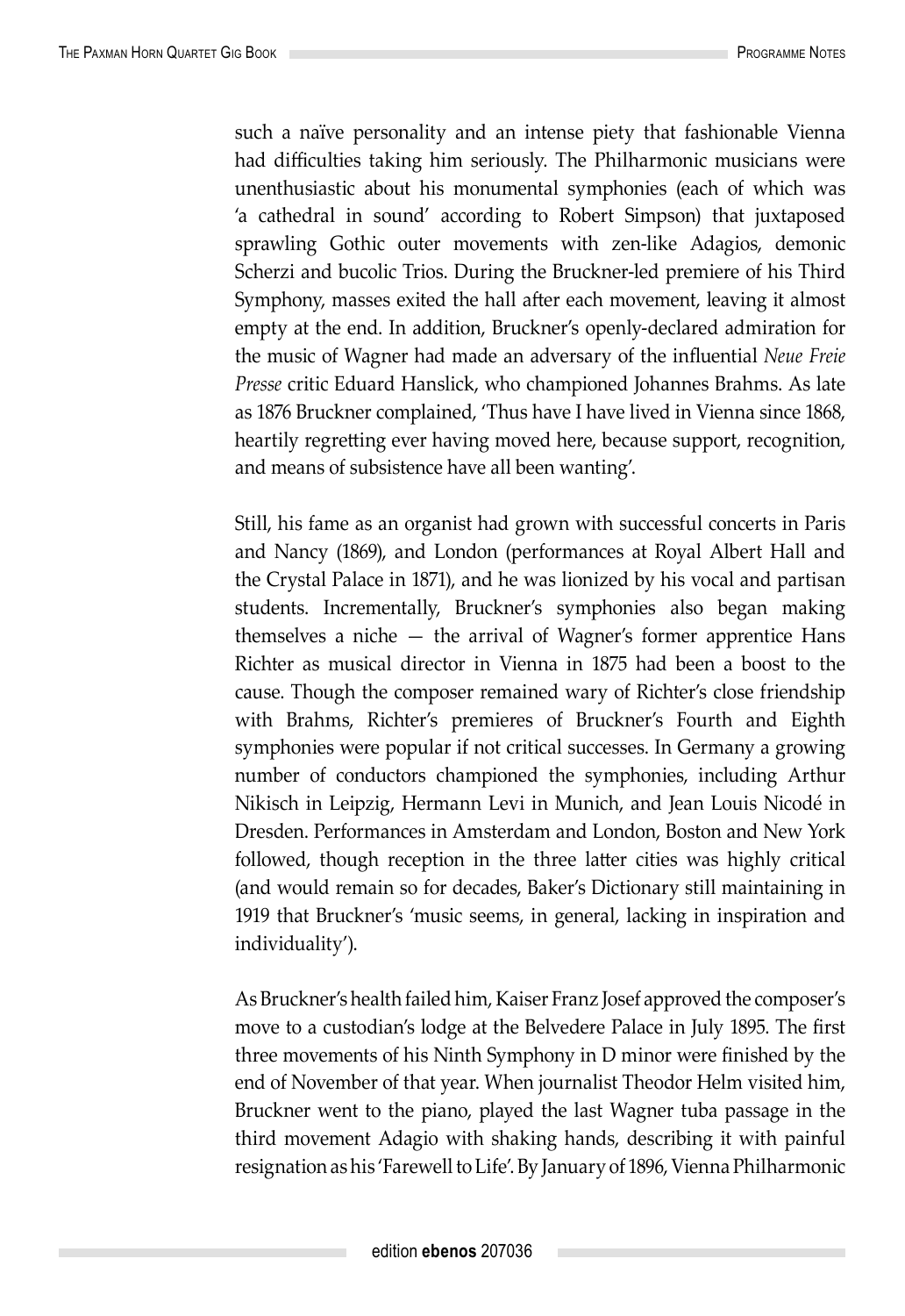cellist Joseph Sulzer wrote that the skeletal composer had to be carried on a chair to hear his Fourth Symphony, as he was too ill to walk: 'There was no one in the entire orchestra who was not deeply affected by the tragic scene. And then there was the horrible contrast: the mighty brass sounds — and their creator infirm and mortally ill'. Anton Bruckner died on 11 October 1896, profoundly mourned by a large and loyal band of his former students. Over half a century later, his symphonies had become staples of the international concert repertoire.

When Bruckner began work on the Adagio of his Seventh Symphony in E major in late January 1883, his mood was sombre. He composed the opening theme of the movement for the quartet of Wagner tubas that he remembered from the premiere of the *Ring* cycle at Bayreuth. Their sound had moved Bruckner profoundly, Ernst Kurth noting that they contributed to the 'expression in tone colour of his being and religious sublimity'. The tuba quartet intones the opening theme three times in its entirety during the course of the Adagio. The passage is followed by a climbing three note motif in the strings, quoted from Bruckner's *Te Deum*, where it appears to the text, 'In te, Domine, speravi: non confundar in aeternum' ('In you Lord I put my hope: abandon me not through all eternity'). It was then that news of Richard Wagner's death reached Vienna. Of the dejected band that met at the *Café Parsifal* on the evening of 14 February, 'no one was more distressed and paralysed than poor Bruckner.[…] He moaned heartrendingly, "It's awful, terrible! I knew that I would lose the master! He has gone, and has left me behind!"' Bruckner then composed music of tragic intensity before a last reminder of the main theme concluded the Adagio.

Artur Nikisch conducted the premiere of the Seventh in Leipzig on 30 December 1884. But when Bruckner wrote Nikisch that he was 'looking forward to the movements with the tubas', Nikisch's answer was disappointing: 'For the Seventh we have no tubas at our disposal, and so must use four horns as substitutes'. Bruckner travelled to Leipzig for the premiere, in which Friedrich Gumpert played principal horn. The reception was mixed, and Bruckner pupil Franz Schalk wrote, 'After the performance Bruckner was desperate'.

So it was that the premiere of the Seventh complete with Wagner tubas fell to Munich, where conductor Hermann Levi was full of enthusiasm for the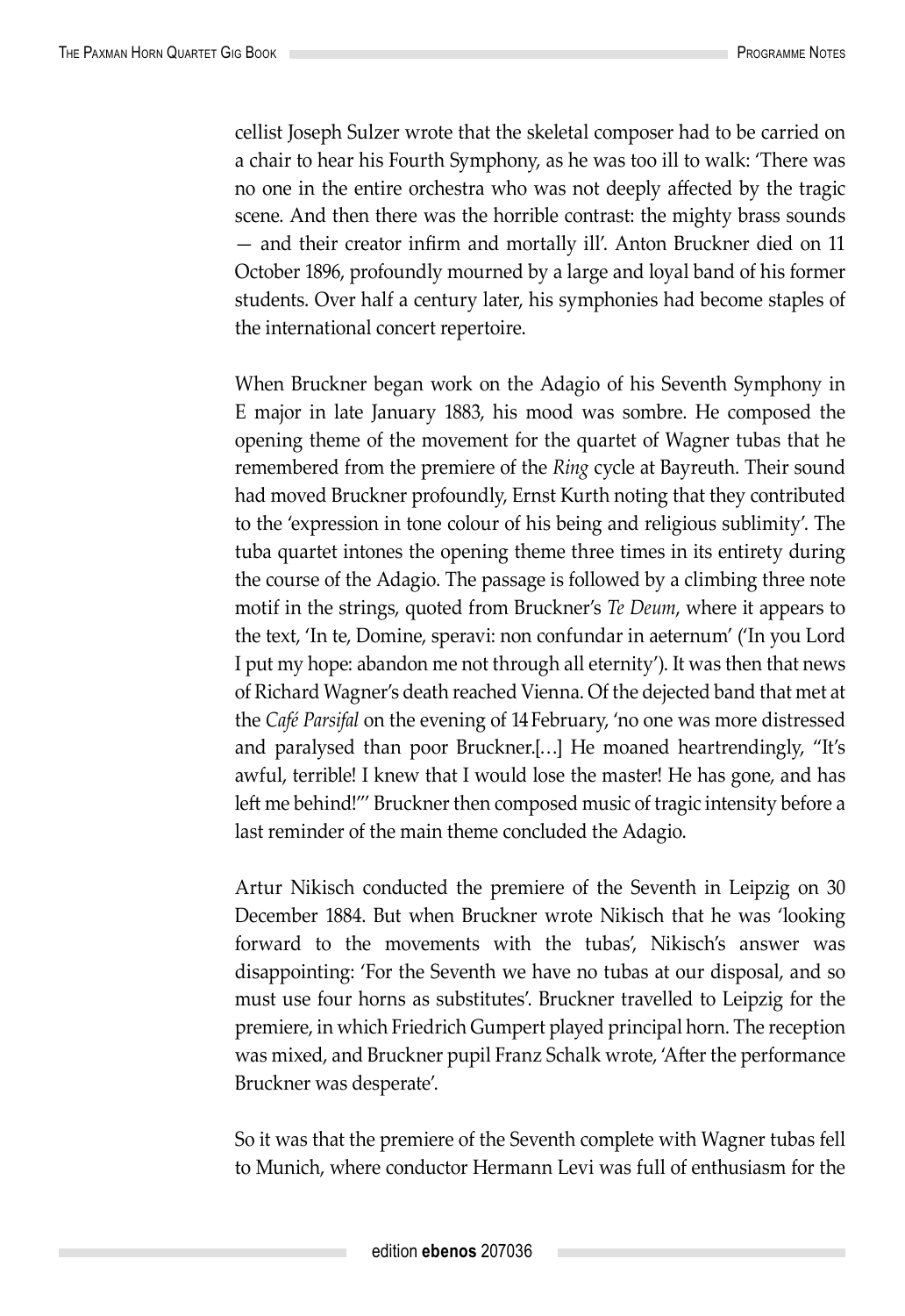work, and solo hornist Franz Strauss had used his considerable influence as a leading orchestral politician to force it past an unwilling orchestra. Bruckner made the journey to hear the performance on 10 March 1885, which was both an immense popular and critical success. Bruckner, 'particularly impressed with the imposing tuba sound', called it the happiest week of his life:

On the 11<sup>th</sup>, my Viennese friends and I attended a performance of *Walküre* in Munich. It was glorious, as I had not heard the phenomenal work complete since 1876. After the public had left, H. Levi, responding to my request for a tribute to the blessed, beloved, immortal master, played the Funeral Music from the second movement of the Seventh Symphony with the tubas and horns three times. Countless tears were shed. The atmosphere in the darkened Court Theatre was indescribable.

Friedrich Eckstein reported that 'The rendering of the powerful, dusky tuba sounds in the empty gloom of the hall, after midnight, was an unforgettable experience'.

The positive Munich reception (the *Münchner Neueste Nachrichten* asserted, 'With the Adagio, a truly exalted hymn of mourning, Bruckner has made an immortal contribution to musical art') encouraged performances of the Seventh elsewhere. When the symphony was finally performed in Vienna on 21 March 1886 (meanwhile Cologne and Hamburg had also beaten Vienna to the punch), the critical reception was mixed, as a positive reaction from Theodor Helm ('The sonic effect the tubas bring to Bruckner's Adagio is indescribable') was more than balanced by Eduard Hanslick's vocal distaste for this 'symphonic anaconda'.

Despite Hanslick's hostility, the Adagio of the Seventh, with its unique Wagner tuba sound, became the closest piece that Bruckner had to a widespread popular success, and the next two years saw premieres of the work in Berlin, Dresden, Amsterdam, London, Boston, New York, and Chicago. In critical reaction since, commentators have praised Bruckner's 'highly individual use of the brass, producing such crushing, demonic, holy, noble, and mystical effects' (Richard Wetz) and proposed, 'It is especially the tenor and bass tubas, the so-called Wagner tubas, that are the innovation that